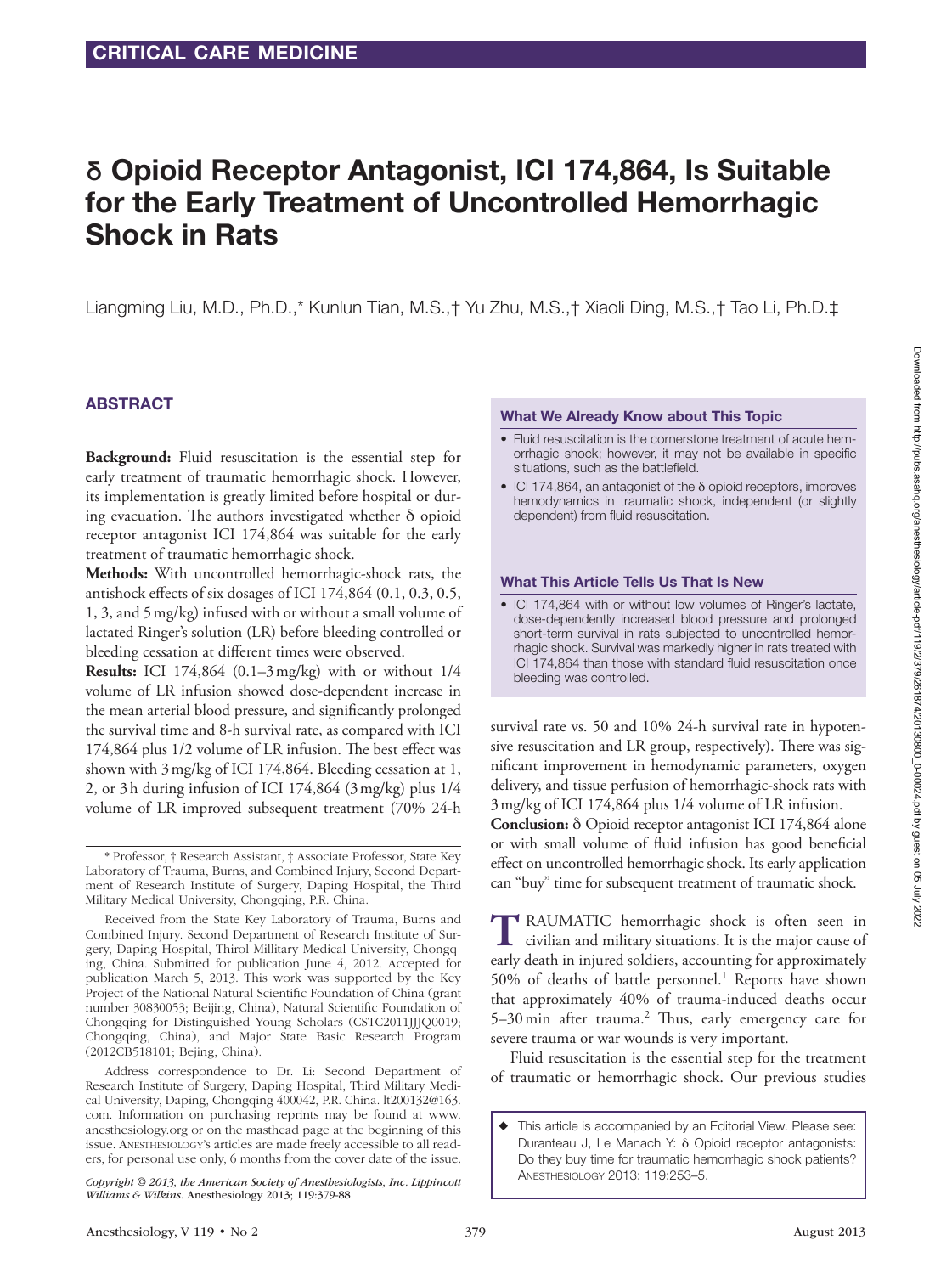and other teams demonstrated that hypotensive resuscitation was beneficial to traumatic shock before bleeding controlled. And we further found that 50–60 mmHg of target mean arterial pressure (MAP) was ideal resuscitation pressure for uncontrolled hemorrhagic shock before bleeding controlled in rats.<sup>3</sup> However, a regular and large volume of fluid infusion at an early stage after trauma (especially after a major terrorist incident) or war wound is not available. Hence, an effective antishock agent that is not dependent (or is only slightly dependent) upon fluid resuscitation is needed at this situation. Antishock agents being used currently, such as dopamine, dobutamine, and calcium-channel blockers require volume resuscitation to elicit their effects.<sup>4,5</sup> Therefore, finding an antishock agent that is independent (or only slightly dependent) upon fluid resuscitation is very important for the early treatment of traumatic shock.

Studies have shown that endogenous opioid peptides have very important effects in the development of many types of circulatory shock.<sup>6</sup> The opioid receptor antagonists naloxone, naltrexone, and nalbuphine had a positive effect on circulatory shock. However, these opioid receptor antagonists are not highly selective for particular subclasses of opioid receptors. They may antagonize μ opioid receptors to affect the pain threshold. Thus, their applications in the management of traumatic shock have some content limitations.<sup>7,8</sup> μ, δ, and κ Receptors are the main opioid receptors distributed within the cardiovascular system. We previously found that δ and κ opioid receptors were the main receptors that participated in traumatic shock and that the antagonist of δ opioid receptors (ICI 174,864) had beneficial effects on traumatic shock.9 However, it is not clear if ICI 174,864 is suitable for the early treatment of traumatic hemorrhagic shock. On the basis of the previous findings that δ opioid receptor antagonist have some inotropic and vasoconstriction effects,  $9-11$  we hypothesized that ICI 174,864 is suitable for the early treatment of traumatic hemorrhagic shock. Its antishock effects may be not dependent (or only slightly dependent) on fluid resuscitation and can act as a bridge for the subsequent treatment of traumatic shock.

In order to elucidate and testify this hypothesis with a model of uncontrolled hemorrhagic shock in rats, we investigated: (1) if ICI 174,864 is beneficial for hemorrhagic shock that is independent (or slightly dependent) upon fluid resuscitation, (2) if ICI 174,864 could provide time for subsequent treatment of hemorrhagic shock, and (3) the antishock mechanism of ICI 174,864.

## Materials and Methods

## *Ethical Approval of the Study Protocol*

This study was approved by the Research Council and Animal Care and Use Committee of the Research Institute of Surgery, Daping Hospital, Third Military Medical University (Chongqing, People's Republic of China). None of the authors are members of this committee.

#### *Animal Management*

Sprague–Dawley rats (220–260g) were fasted for 12h, but allowed water *ad libitum* before experimentation. Rats were initially anesthetized with sodium pentobarbital (30mg/kg). This agent was then added until the rats had no response to a needle stimulus, the total amount of sodium pentobarbital was not more than 50mg/kg. Rats were breathing spontaneously without mechanical ventilation. The right femoral arteries and veins were catheterized with a polyethylene catheter (outer diameter, 0.965mm; inner diameter, 0.58mm) for monitoring MAP and drug administration, respectively. The left ventricle was catheterized with the polyethylene catheter described above for hemodynamic measurement *via* the right carotid artery. To prevent clot formation, the carotid artery catheter was filled with normal (0.9%) saline containing 30U/ml of heparin. A model of uncontrolled hemorrhagic shock was induced by transection of the splenic parenchyma and one of the branches of the splenic artery, as previously described by our research team.<sup>12</sup> Briefly, after the completion of catheterization, the spleen was exposed after laparotomy. A cross-transection was made in the splenic parenchyma between the two major branches of the splenic artery. One of the major branches of the splenic artery was also transected. Blood was allowed to flow into the abdominal cavity. When the MAP decreased to 40 mmHg, uncontrolled hemorrhagic shock was established for subsequent experiments.

#### *Experimental Protocol*

All experiments were carried out in three parts. The first part aimed to investigate if ICI 174,864 is beneficial for hemorrhagic shock that is independent (or slightly dependent) on fluid resuscitation. This was done by observing the effects of ICI 174,864 with or without a small volume of fluid infusion before bleeding was controlled (by ligation of the splenic artery). The second part aimed to investigate if ICI 174,864 could provide time for subsequent treatment of hemorrhagic shock. This was achieved by observing the effects of ligating the splenic artery for different times after administration of ICI 174,864 on subsequent treatment. The third part aimed to investigate the antishock mechanism of ICI 174,864. This was done by observing the effects of ICI 174,864 on hemodynamics, cardiac function, and tissue blood flow during hemorrhagic shock.

#### *First Part of Experiments*

Two-hundred ten Sprague–Dawley rats were randomly divided into three groups of 70: ICI 174,864 with 1/2 (17.5ml/kg) or 1/4 (8.75ml/kg) volume of blood loss of lactated Ringer's solution (LR) or with no additional fluid infusion (only the solution control, 1ml/kg of LR). Each group was further divided into seven subgroups of 10 rats  $(n = 10 \text{ per subgroup})$ : 0.1, 0.3, 0.5, 1, 3, and 5 mg/kg of ICI 174,864 and fluid control (1ml/kg of LR). Experiments were defined in three phases. Phase I was the model stage (uncontrolled hemorrhage period), in which blood was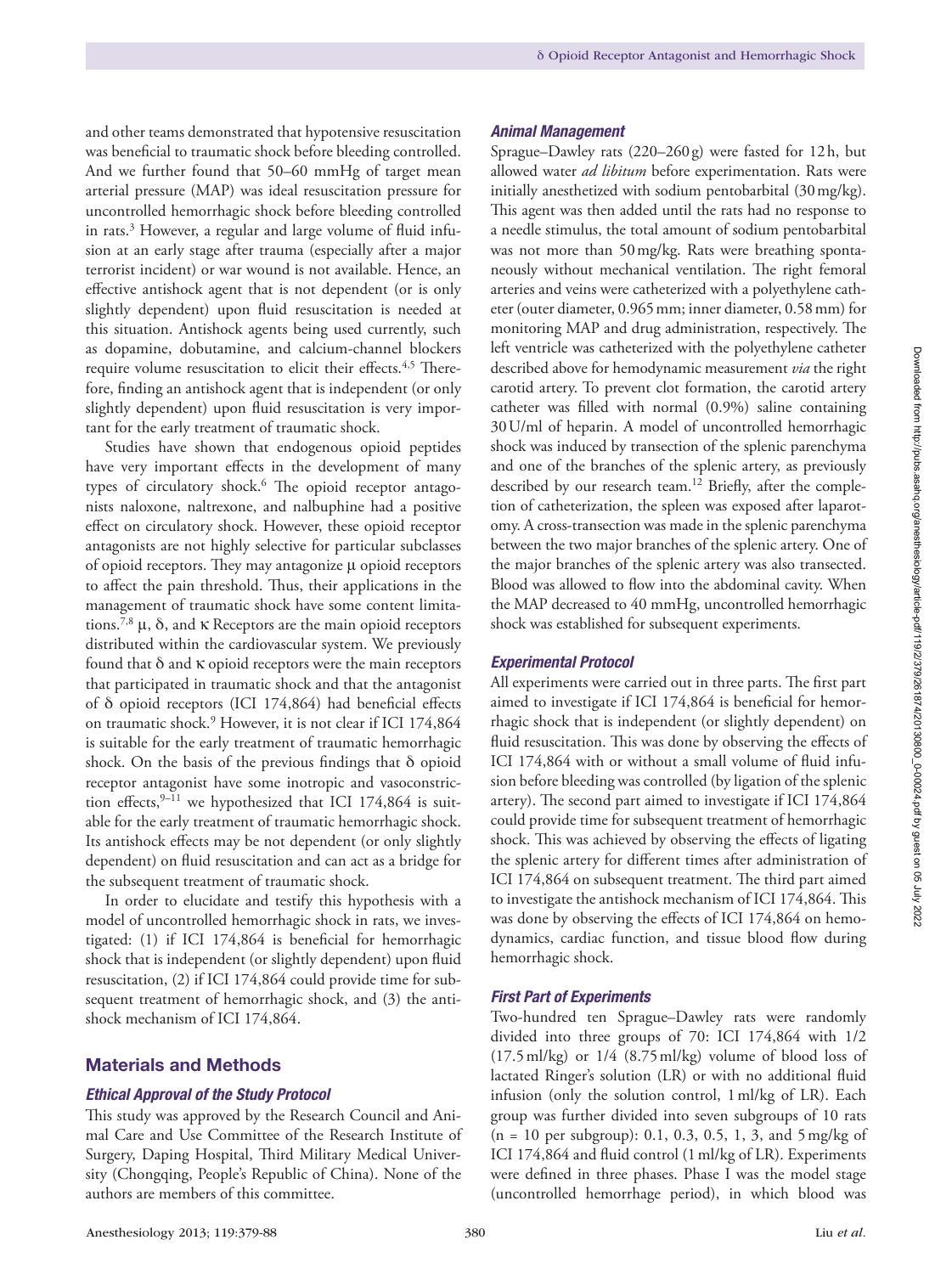allowed to flow freely into the abdominal cavity. This phase was achieved if the MAP decreased to 40 mmHg and was maintained at this pressure for 20–30min. Phase II was the period of ICI 174,864 administration, which was 30min. Phase III was the observation period, in which the MAP, blood loss, and the number of surviving rats after hemorrhage were observed. The transected spleen was not ligated during the entire process (fig. 1).

#### *Second Part of Experiments*

According to the results of the first part of the experiments, 3mg/kg of ICI 174,864 plus 1/4 volume of LR had the best effects for uncontrolled hemorrhagic shock. The second part of the experiments aimed to investigate the effects of stopping the bleeding at different times during the application of ICI 174,864 on subsequent treatment. The experiment was divided into three groups: ICI 174,864 (3mg/kg) plus 1/4 volume of LR; pure 1/4 volume of LR; and permissive hypotensive resuscitation (in which the MAP was maintained at 50 mmHg with 6% hydroethyl starch 130 plus LR at the ratio of 1:2). Permissive hypotensive resuscitation is regarded as an "ideal" resuscitation strategy for uncontrolled hemorrhagic shock before bleeding is stopped $3,12$  and was adopted as the control group in the present study. Each group was further divided into three time points according to ligation of the splenic artery (1, 2, and 3h after ICI 174,864 administration). Each group for each ligation time contained 10 rats, and the total number of rats in this experiment was 90. After bleeding was controlled (by ligation of the splenic artery), the rats underwent resuscitation with LR plus whole blood (2:1) to achieve a target MAP of 80 mmHg, which could be maintained for 2h. Survival time and the number of rats that survived was then noted (fig. 2).

## *Third Part of Experiments*

According to the results of the second part of the experiments, all rats in the hypotensive resuscitation group could not maintain the requisite MAP over 3h in phase II, so a maintenance time of 2h was selected in this part of the experiments in phase II. This experiment was also divided into three groups ( $n = 8$  rats per group): ICI 174,864 (3 mg/kg) plus 1/4 volume of LR; permissive hypotensive resuscitation; and 1/4 volume of LR control. Animal care and drug administration were the same as described in the second part



Fig. 1. Experiment protocol (schematic) of part I. Phase I: establishment of a model of uncontrolled hemorrhagic shock; phase II: administration of ICI 174,864 (30–40min); phase III: observation period.

of the experiments (fig. 3). MAP, hemodynamic parameters (including left intraventricular systolic pressure, maximal change rate of left intraventricular pressure cardiac output, oxygen delivery, and oxygen utilization), blood gases, tissue blood flow of vital organs (liver, kidney, and brain), liver function, and kidney function were observed at baseline, at the end of phase I (model phase), phase II (before ligation), and phase III (maintaining MAP at 80 mmHg for 2h), and at the end of phase IV (2-h observation period). This was achieved using a Polygraph Physiologic Recorder (SP844, Power Laboratory; AD Instruments, Castle Hill, NSW, Australia), Cardiomax-III Thermodilution Cardiac Output Computer (Columbus Instruments, Columbus, OH), and a Blood Gas Analyzer (Phox plus L; Nova Biomedical, Waltham, MA), as described in our previous work $3,12$  (fig. 3).

### *Statistical Analyses*

Data are the mean  $\pm$  SD of n observations. The parametric data, such as mean arterial blood pressure and left intraventricular systolic pressure, and so on were analyzed by two- or three-way ANOVA, followed by the *post hoc* Tukey test (SPSS 15.0; SPSS Inc., Chicago, IL). The animal survival time was analyzed by median and interquartile ranges. The sample size calculation was mainly based on our previous study and expected treatment effects (increased about 100% for general effect) by power analysis (power set at 80%,  $\alpha$  at 0.05,  $\beta$  at 0.20). *P* value less than 0.05 was considered significant.

# Results

## *Part I*

Effects of different dosages of ICI 174,864 with or without infusion of a small volume of fluid on uncontrolled hemorrhagic shock.

MAP. ICI 174,864 dose-dependently increased the MAP after hemorrhagic shock in rats with or without infusion of a small volume of LR. ANOVA analyses showed MAP in all ICI 174,864 groups was significantly higher than in control group. Of the dosages of 0.1, 0.3, 0.5, 1, 3, 5mg/kg of ICI 174,864 given, 3mg/kg of ICI 174,864 had the best effect for maintaining the MAP for hemorrhagic-shock rats with or without a small volume of LR infusion. MAP in the group of ICI 174,864 at 3mg/kg without LR infusion could be maintained at approximately 60 mmHg for 3h (fig. 4A). MAP in the group of ICI 174,864 at 3mg/kg with 1/4 volume of LR infusion could be maintained at 70 mmHg or lesser for 3h (fig. 4B). In the group of ICI 174,864 at 3mg/ kg with 1/2 volume of LR infusion, MAP could increase to 50 mmHg after administration, but rapidly decreased to less than 40 mmHg at 2h, and the maintenance time was shorter than that for ICI 174,864 at 3mg/kg with 1/4 volume of LR infusion or without LR infusion (fig. 4C).

**Blood Loss.** Blood loss during the entire treatment period was not significantly different when different doses of ICI 174,864 were used in the same fluid volume group (no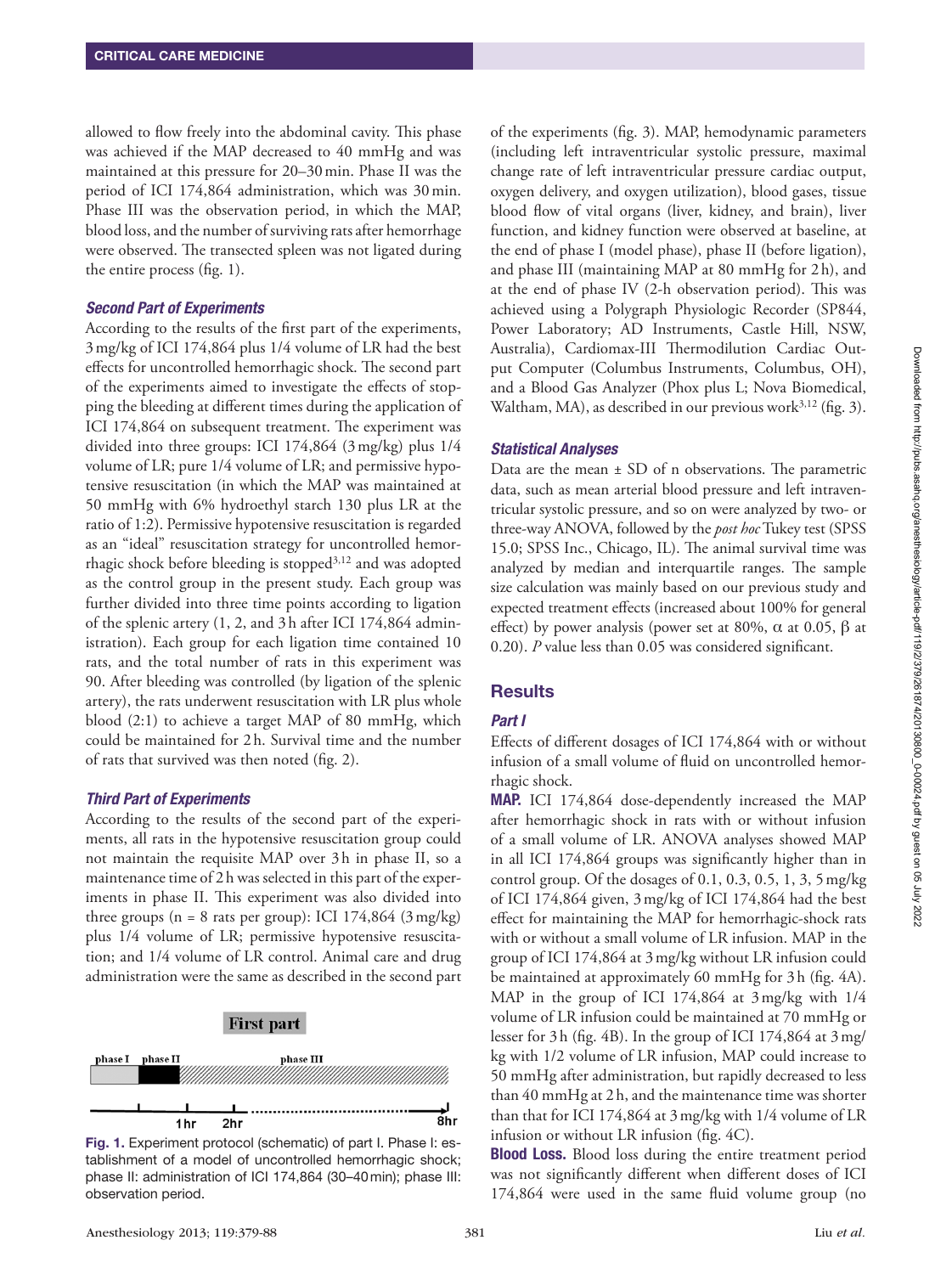

Fig. 2. Experiment protocol (schematic) of part II. i, ii, and iii: Ligation of the splenic artery was undertaken 1, 2, and 3h after administration of ICI 174,864; phase I: establishment of a model of uncontrolled hemorrhagic shock; phase II: administration of ICI 174,864, LR or permissive hypotensive resuscitation; phase III: resuscitation to a mean arterial pressure of 80 mmHg for 2h; phase IV: survival observation; *arrow*: bleeding controlled (by ligation of the splenic artery).

fluid group, 1/4 volume of LR group, and 1/2 volume of LR group). However, there were significant differences when different fluid volumes were used. Blood loss in the 1/2 volume of LR infusion group was more than 60% of the total estimated blood volume of a rat, was 55–58% in the 1/4 volume of LR infusion group, and was 47–50% in the group without LR infusion (fig. 4, D–F).

Survival. ICI 174,864 significantly prolonged the survival time and 8-h survival rate in uncontrolled hemorrhagic-shock rats as compared with the control group. ICI 174,864 plus 1/4 volume LR infusion or without LR infusion had the same effect on survival time. However, with respect to prolonging survival time, ICI 174,864 with 1/2 volume LR infusion was inferior to ICI 174,864 with 1/4 volume LR or without LR infusion. The number of rats surviving over 8h when ICI 174,864 was given at 0.1, 0.3, 0.5, 1, 3, and 5mg/kg without LR was 1/10, 2/10, 3/10, 3/10, 5/10, and 2/10, respectively. The number was 1/10, 2/10, 3/10, 4/10, 5/10, 3/10,



Fig. 3. Experiment protocol (schematic) of part III. Phase I: establishment of a model of uncontrolled hemorrhagic shock; phase II: administration of ICI 174,864, lactated Ringer's solution or permissive hypotensive resuscitation; phase III: resuscitation to a mean artery blood pressure of 80 mmHg for 2h; phase IV: observation period; *arrow*: bleeding controlled (by ligation of the splenic artery).

respectively, in the ICI 174,864 plus 1/4 volume LR infusion group. The number was 2/10, 2/10, 3/10, 3/10, 4/10, and 4/10, respectively, in the ICI 174,864 plus 1/2 volume LR infusion group. Of the six doses of ICI 174,864 tested, the 3mg/kg ICI 174,864 plus 1/4 volume LR group or without LR infusion group had the best 8-h survival rate (both 5/10). The results shown above are shown in figure 4, G–L.

## *Part II*

Effects of bleeding cessation at different times after administration of ICI 174,864 upon hemorrhagic shock.

Animal Survival. Median survival time in the ICI 174,864 group at 1, 2, and 3h of bleeding cessation (by ligation of the splenic artery) was 24, 15.7, and 9.7h, respectively. In the LR control group (1/4 volume LR) it was 15.1, 5.5, and 0h, respectively. In the permissive hypotensive resuscitation group it was 6.9, 5.4, and 0h, respectively. All rats in the LR control and permissive hypotensive resuscitation groups died before the 3-h ligation time point (fig. 5, A and B).

Blood Loss. Blood loss in the hypotensive resuscitation group up to 2-h ligation was 101.23% of the estimated total blood volume. In the ICI 174,864 and LR control group it was only 50.3–56.8%, which was significantly less than hypotensive resuscitation group ( $P < 0.01$ ; fig. 5C).

Fluid Requirement before Ligation of the Splenic Artery. The amount of fluid infusion in the ICI 174,864 and LR control group, irrespective of the ligation time point, was 8.75ml/kg (1/4 volume of blood shed during the model stage). The fluid requirement in the permissive hypotensive resuscitation group (maintenance of MAP at 50 mmHg) for 1, 2, and 3h was 53, 72.2, and 81.8ml/kg, respectively, which was significantly higher than that in the ICI 174,864 and LR control group (fig. 5D).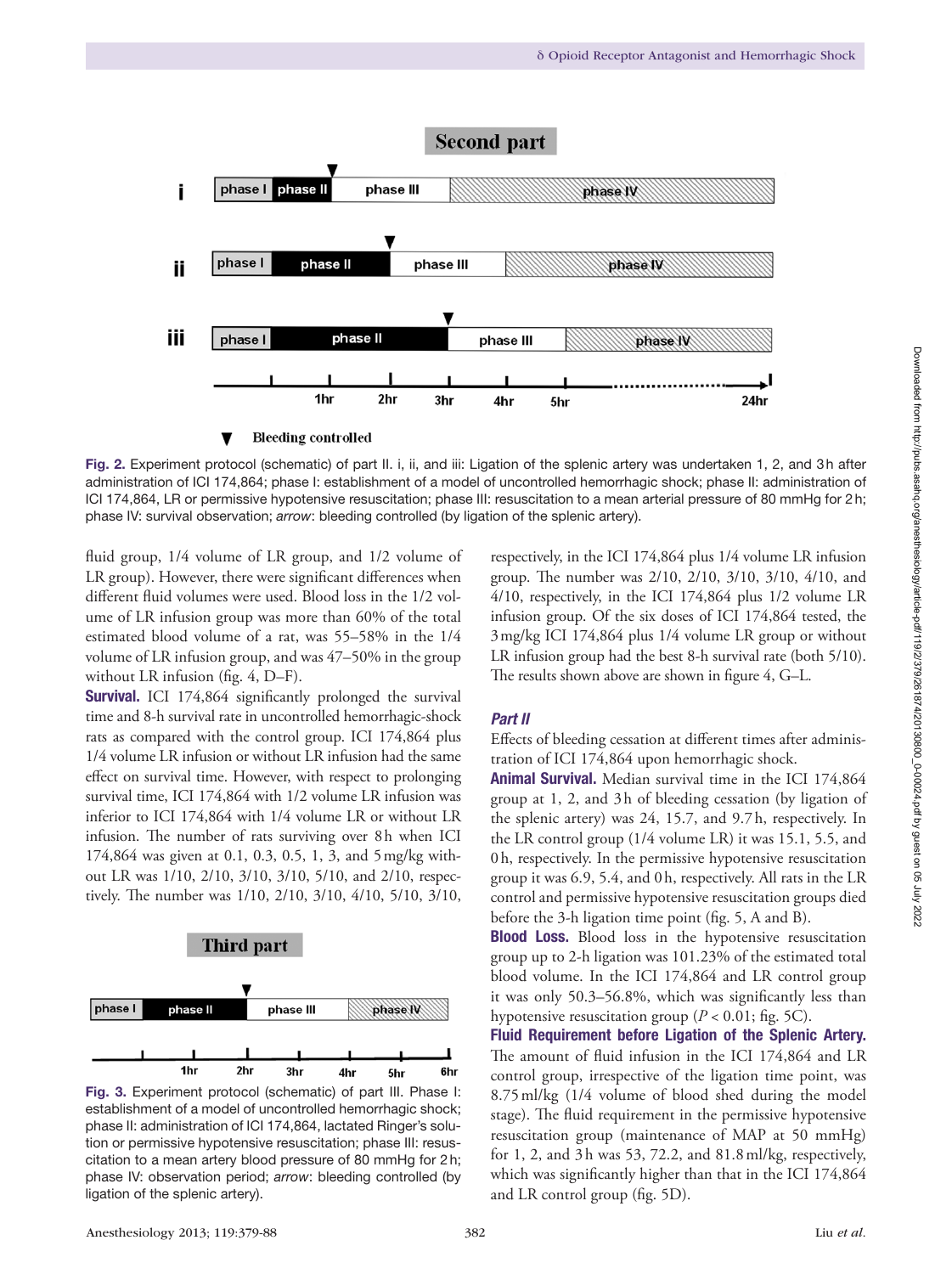

Fig. 4. Effects of different doses of ICI 174,864 with or without 1/2 and 1/4 volume of lactated Ringer's solution (LR) on uncontrolled hemorrhagic shock in rats (n = 10 per each group). Data are mean ± SD. (*A*–*C*) Changes in mean arterial pressure (MAP) in ICI 174,864 with no infusion of LR, with 1/4 volume of LR infusion, and with 1/2 volume of LR infusion; (*D-F*) blood loss; (*G* and *J*) survival number and survival time in ICI 174,864 without infusion of LR; (*H* and *K*) survival number and survival time in ICI 174,864 with 1/4 volume of LR infusion; (*I* and *L*) survival number and survival time in ICI 174,864 with 1/2 volume of LR infusion. 0.1, 0.3, 0.5, 1, 3, 5 in the figure indicates 0.1, 0.3, 0.5, 1, 3, and 5mg/kg of ICI 174,864; Ctl = control; ICI = ICI 174,864, delta-opioid receptor antagonist. \**P* < 0.05 as compared with or without infusion LR group.

#### *Part III*

Effects of ICI 174,864 on hemodynamics, cardiac function, and tissue blood flow after hemorrhagic shock.

Hemodynamic Parameters. At baseline and at the end of the model stage, hemodynamic parameters (MAP, left intraventricular systolic pressure, and the maximal change rate

of left intraventricular pressure) showed no differences in all groups. At 2-h ligation, MAP in the ICI 174,864 and hypotensive resuscitation group was higher than that in the LR control group, and the maximal change rate of left intraventricular pressure in the ICI 174,864 group was higher than that in the hypotensive resuscitation group and LR control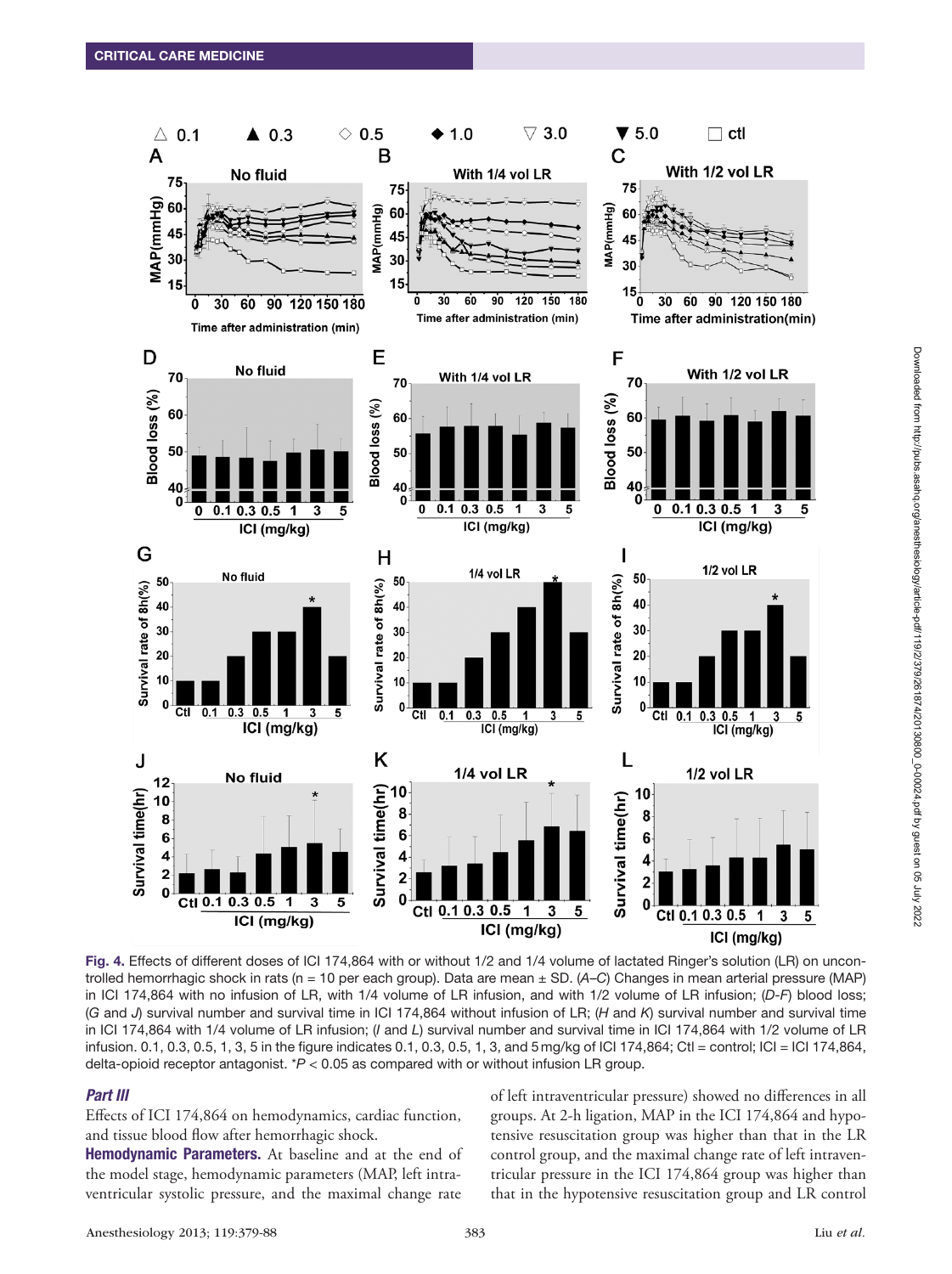

Fig. 5. Effects of different times of ligation of the splenic artery to stop bleeding after administration of ICI 174,864 on hemorrhagic shock in rats (n = 10 per group). (*A*) Survival time after ligation; (*B*) survival number; (*C*) blood loss; (*D*) volume of fluid infusion. Hypo = permissive hypotensive (50 mmHg) resusci $tation group$ ;  $|Cl = |Cl 174,864$ , delta-opioid receptor antagonist; ICI-1, -2, -3, hypo-1, -2, LR-1, -2 = different ligation time points; LR = lactated Ringer's solution. \**P* < 0.05, \*\**P* < 0.01, as compared with the LR group; #*P* < 0.05, as compared with the 50-mmHg group.

group. At the end of phase III and phase IV, left intraventricular systolic pressure and the maximal change rate of left intraventricular pressure in the ICI 174,864 group were higher than those in the 50 mmHg hypotensive resuscitation group, and left intraventricular systolic pressure, and

Table 1. Changes in Hemodynamic Parameters

the maximal change rate of left intraventricular pressure in the 50 mmHg hypotensive resuscitation group were higher than those in the LR control group (table 1).

Blood Gases. At baseline and at the end of the model stage, blood pH, Pa $_{2}$ , and PCO $_{2}$  did not show significant differences in all groups. At the end of phases II, III, and IV, Pao, in the ICI 174,864 group was higher than that in the hypotensive resuscitation group and LR control group. Blood pH and  $\mathrm{PCO}_2$  did not show significant differences in all groups (table 2).

Cardiac Output, Cardiac Index, and Stroke Index. At baseline, at the end of the model stage and at 2-h ligation, cardiac output, the cardiac index, and the stroke index did not show significant differences in all groups. At the end of phases III and IV, cardiac output, the cardiac index, and the stroke index in the ICI 174,864 group were significantly higher than those in the 50 mmHg hypotensive resuscitation group and LR control group ( $P < 0.05$  or  $P < 0.01$ ; table 3).

**DO<sub>2</sub>** and Oxygen Uptake. At baseline and at the end of the model stage, oxygen delivery  $(DO<sub>2</sub>)$  and oxygen uptake did not show significant differences in all groups. At 2-h ligation and at the end of phases III and IV,  $\mathrm{DO}_2$  and oxygen uptake in the ICI 174,864 group were slightly higher than those in the hypotensive resuscitation and LR control group, and the differences among them were not significant (table 3).

Tissue Blood Flow in the Liver, Kidney, and Brain. Tissue blood flow in the liver, kidney, and brain at baseline and at the model stage did not show significant differences in all groups. ICI 174,864 significantly increased blood flow in the liver and kidney, which were significantly higher than in the hypotensive resuscitation and LR control group at 2-h

| <b>Table 11</b> Changed in Homogynamic Faramotors |                                |                                      |                         |                                    |  |  |
|---------------------------------------------------|--------------------------------|--------------------------------------|-------------------------|------------------------------------|--|--|
| <b>Baseline</b>                                   | End of Phase I                 | End of Phase II                      | End of Phase III        | End of Phase IV                    |  |  |
|                                                   |                                |                                      |                         |                                    |  |  |
| $109.3 \pm 9.8$                                   | $39.6 \pm 2.3$                 | $54.3 \pm 8.9**$                     | $78.6 \pm 9.5$ **       | $87.3 \pm 10.9$ **#                |  |  |
| $113.2 \pm 12.7$                                  | $38.7 \pm 1.2$                 | $53.8 \pm 3.2**$                     | $76.2 \pm 8.6^*$        | $74.8 \pm 11.7$ *                  |  |  |
| $111.4 \pm 13.2$                                  | $40.4 \pm 1.3$                 | $21.5 \pm 9.8$                       | $60.2 \pm 8.5$          | $65.96 \pm 15.6$                   |  |  |
|                                                   |                                |                                      |                         |                                    |  |  |
| $6.074.0 \pm 635.2$                               | $1,929.8 \pm 487.8$            | $4,676.6 \pm 1,022.2$ <sup>*</sup> # | $4,652.5 \pm 665.2$ **# | $4,775.6 \pm 766.7$ **#            |  |  |
| $6,278.4 \pm 502.9$                               | $2,015.7 \pm 367.3$            | $3.243.8 \pm 443.6$                  | $3,365.5 \pm 586.2$     | $3,424.9 \pm 590.4$                |  |  |
| $6,282.9 \pm 1,617.2$                             | $2,122.3 \pm 3,34.6$           | $3,283.6 \pm 1,097.4$                | $2,255.6 \pm 801.2$     | $2,093.8 \pm 909.3$                |  |  |
| -dp/dt <sub>max</sub> , mmHg/s                    |                                |                                      |                         |                                    |  |  |
| $5,046.9 \pm 742.8$                               | $1,896.8 \pm 345.3$            | $3,372.7 \pm 446.0^*$                | $3,865.7 \pm 562.4**$   | $3,939.8 \pm 520.5$ <sup>*</sup> # |  |  |
| $5,351.8 \pm 420.7$                               | $1,813.3 \pm 245.3$            | $2,631.3 \pm 642.2$                  | $2,856.2 \pm 302.5$     | $3,080.1 \pm 294.9$                |  |  |
| $5,145.6 \pm 580.3$                               | $1,958.2 \pm 328.3$            | $2,084.1 \pm 814.9$                  | $1,925.6 \pm 1,023.2$   | $1,882.8 \pm 1,405.8$              |  |  |
|                                                   |                                |                                      |                         |                                    |  |  |
| $133.9 \pm 16.4$                                  | $86.3 \pm 11.1$                | $94.02 \pm 12.65$                    | $100.2 \pm 9.5$ **      | $104.6 \pm 12.7$ <sup>**</sup>     |  |  |
| $137.3 \pm 5.7$                                   | $87.0 \pm 10.9$                | $90.18 \pm 20.28$                    | $90.5 \pm 5.6^*$        | $91.0 \pm 21.6^*$                  |  |  |
| $133.3 \pm 29.8$                                  | $90.2 \pm 11.2$                | $83.68 \pm 35.11$                    | $74.5 \pm 12.3$         | $71.3 \pm 32.0$                    |  |  |
|                                                   | +dp/dt <sub>max</sub> , mmHg/s |                                      |                         |                                    |  |  |

Data represent the mean ± SD of eight observations. Two-way ANOVA analysis showed that these hemodynamic parameters had significant differences among all treated groups (ICI, hypo res, and 1/4 LR group).

\**P* < 0.05, \*\**P* < 0.01, as compared with the LR group, #*P* < 0.05, as compared with the 50-mmHg group.

±dp/dt<sub>max</sub> = maximal change rate of left intraventricular pressure; Hypo resus = hypotensive resuscitation; ICI = ICI 174,864; LR = lactated Ringer's solution; LVSP = left intraventricular systolic pressure; MAP = mean arterial pressure.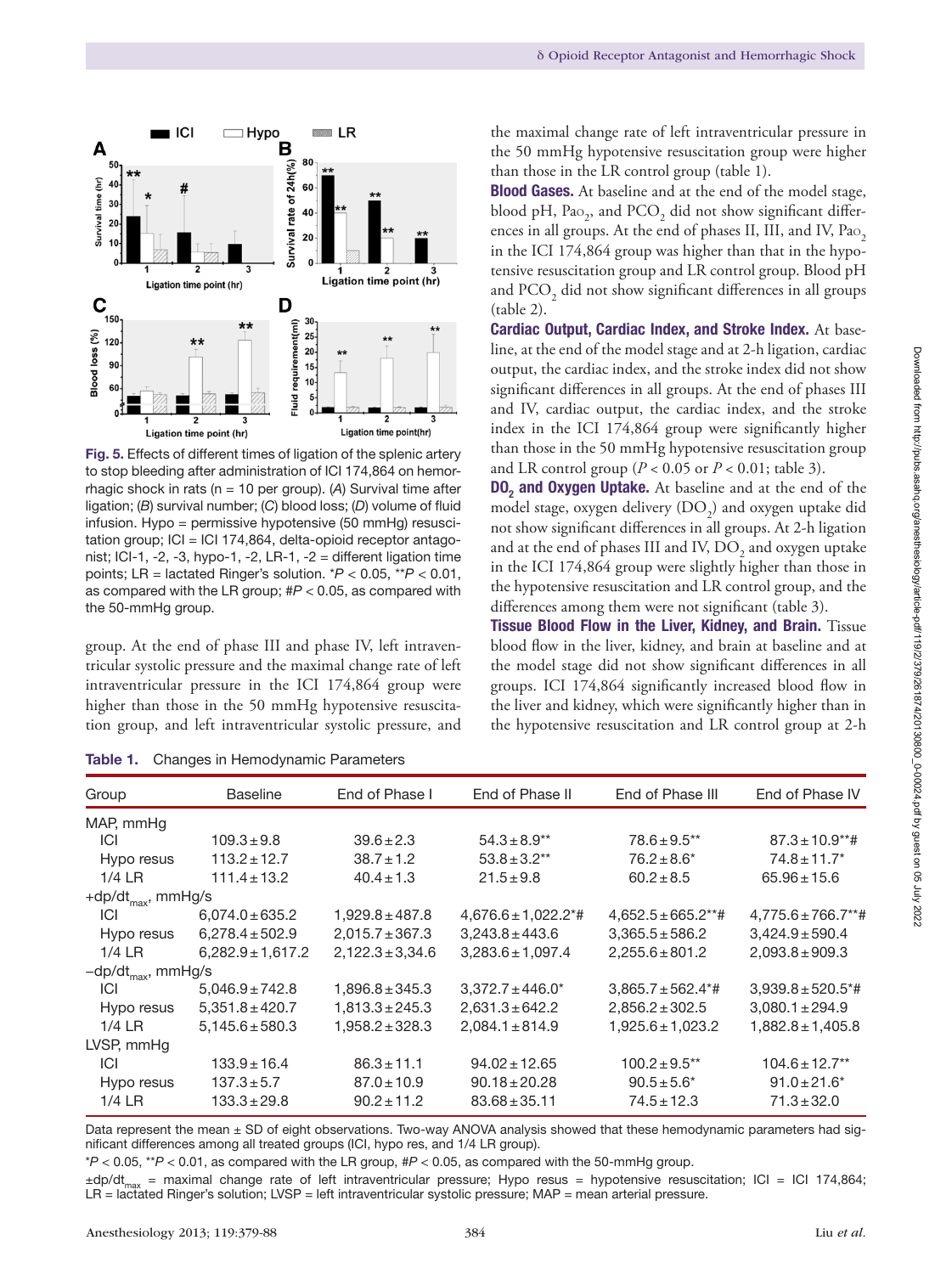| Group                    | <b>Baseline</b>   | End of Phase I   | End of Phase II   | End of Phase III    |                                  |
|--------------------------|-------------------|------------------|-------------------|---------------------|----------------------------------|
| pH                       |                   |                  |                   |                     |                                  |
| <b>ICI</b>               | $7.38 \pm 0.05$   | $7.26 \pm 0.03$  | $7.32 \pm 0.06$   | $7.39 \pm 0.04$     | $7.40 \pm 0.05$                  |
| Hypo resus               | $7.36 \pm 0.06$   | $7.24 \pm 0.02$  | $7.30 \pm 0.05$   | $7.42 \pm 0.03$     | $7.44 \pm 0.04$                  |
| $1/4$ LR                 | $7.37 \pm 0.04$   | $7.25 \pm 0.04$  | $7.35 \pm 0.06$   | $7.30 \pm 0.02$     | $7.37 \pm 0.03$                  |
| Pao <sub>2</sub> , mmHg  |                   |                  |                   |                     |                                  |
| ICI                      | $97.28 \pm 12.41$ | $94.88 \pm 6.42$ | $115.61 \pm 9.19$ | $112.63 \pm 6.25$ * | $118.94 \pm 8.11$ <sup>*</sup> # |
| Hypo resus               | $96.34 \pm 13.23$ | $95.52 \pm 8.73$ | $109.49 \pm 8.15$ | $105.51 \pm 7.61$   | $102.96 \pm 9.97$                |
| $1/4$ LR                 | $98.63 \pm 14.84$ | $93.41 \pm 4.95$ | $103.04 \pm 9.79$ | $106.58 \pm 9.56$   | $107.33 \pm 10.56$               |
| Paco <sub>2</sub> , mmHg |                   |                  |                   |                     |                                  |
| ICI                      | $44.23 \pm 3.98$  | $33.34 \pm 3.12$ | $29.15 \pm 1.10$  | $28.06 \pm 2.35$    | $28.16 \pm 1.02$                 |
| Hypo resus               | $43.89 \pm 8.87$  | $34.89 \pm 2.54$ | $29.21 \pm 1.58$  | $29.99 \pm 2.14$    | $30.26 \pm 1.23$                 |
| $1/4$ LR                 | $44.99 \pm 6.33$  | $34.38 \pm 4.34$ | $27.39 \pm 1.02$  | $28.56 \pm 1.98$    | $32.30 \pm 1.87$                 |

|  | <b>Table 2.</b> Changes in Arterial pH, Pao <sub>2</sub> , and Paco <sub>2</sub> (mmHg/l) |  |  |  |  |  |  |  |
|--|-------------------------------------------------------------------------------------------|--|--|--|--|--|--|--|
|--|-------------------------------------------------------------------------------------------|--|--|--|--|--|--|--|

Data represent the mean ± SD of eight observations. Two-way ANOVA analysis showed that Pao, had significant differences among all treated groups (ICI, hypo res, and 1/4 LR group).

\**P* < 0.05, as compared with the LR group, #*P* < 0.05, as compared with the 50-mmHg group.

Hypo resus = hypotensive resuscitation; ICI = ICI 174,864; LR = lactated Ringer's solution; Pao<sub>2</sub> = partial pressure of arterial blood oxygen; Paco $<sub>2</sub>$  = partial pressure of arterial blood carbon dioxide.</sub>

ligation, and at the end of phases III and IV. ICI 174,864 had no significant effect on blood flow in the brain (table 4). Liver Function and Kidney Function. Parameters reflecting liver function and kidney function (levels of alanine aminotransferase, aspartate aminotransferase, blood urea nitrogen, and serum creatinine) did not show significant differences among all groups at all time points (table 4).

#### **Discussion**

The current study demonstrated that the δ opioid receptor antagonist ICI 174,864 was beneficial for the treatment of rats undergoing traumatic hemorrhagic shock at an early stage (before bleeding was controlled). ICI 174,864 (0.1–5mg/kg) with or without infusion of a small volume of fluid (1/4 volume of LR) dose-dependently increased the MAP and prolonged the survival time and survival rate as compared with LR control and ICI 174,864 with 1/2 volume of LR infusion. A total of 3mg/kg of ICI 174,864 plus 1/4 volume of LR infusion significantly prolonged 24-h survival rate, irrespective of whether bleeding was stopped at 1, 2, or 3h after ICI 174,864 administration. Further study showed that this treatment strategy could significantly improve hemodynamic parameters, cardiac function,  $DO_{2}$ , oxygen uptake, and tissue blood flow in hemorrhagic shock rats. These results suggested that ICI 174,864 with or without small volume of fluid infusion has good beneficial effect on uncontrolled hemorrhagic shock; increasing the fluid infusion will only deteriorate its beneficial effect *via* increase of bleeding. Early application of ICI 174,864 could buy time for subsequent treatment of traumatic and hemorrhagic shock. ICI 174,864 elicits its antishock effects mainly through improving hemodynamics, cardiac function, and increasing tissue blood flow.

Endogenous opioid peptides are very important neuroendocrine mediators released mainly from the pituitary

gland. Our previous studies along with some others, have demonstrated that endogenous opioid peptides are involved in shock. δ and μ opioid receptors are the main receptors participating in shock.<sup>13,14</sup> Several studies have shown that nonspecific opioid receptor antagonist naloxone is beneficial in the treatment of types of circulatory shock, such as hemorrhagic and septic/infectious shock. But naloxone can block μ opioid receptors to decrease the pain threshold and increase the pain of patients while eliciting its antishock effects, so its application in the treatment of traumatic shock has some limitation.<sup>15,16</sup>

In 1992, Kiffer and Evens cloned the δ opioid receptor in mouse brains from the NG108215 cell line. The δ opioid receptor is a 40-kD molecule comprising 372 amino acids. In 1993 and 1994, Knapp cloned the δ opioid receptor from brains of humans and rats, and it had 92% homology with the δ opioid receptor from mice.17 Further studies demonstrated that the δ opioid receptor participated in the protective function of the heart after ischemic preconditioning *via* activation of the ATP-sensitive potassium channel and protein kinase C.18,19 Our previous studies showed that the δ opioid receptor is involved in traumatic and hemorrhagic shock and its antagonist ICI 174,864 had beneficial effect on traumatic shock (controlled traumatic hemorrhagic shock). But whether ICI 174,864 is suitable for the management of traumatic shock at an early stage, especially for uncontrolled hemorrhagic shock, is not clear. The present study showed that the δ opioid receptor antagonist ICI 174,864 can play antishock effects at early application and buy time for subsequent treatment of shock.

In our experiments, we found some interesting results. The first was that the blood loss in the entire experimental period of the "No fluid" group in experiment part I was less than in 1/4 volume of LR and 1/2 volume of LR plus ICI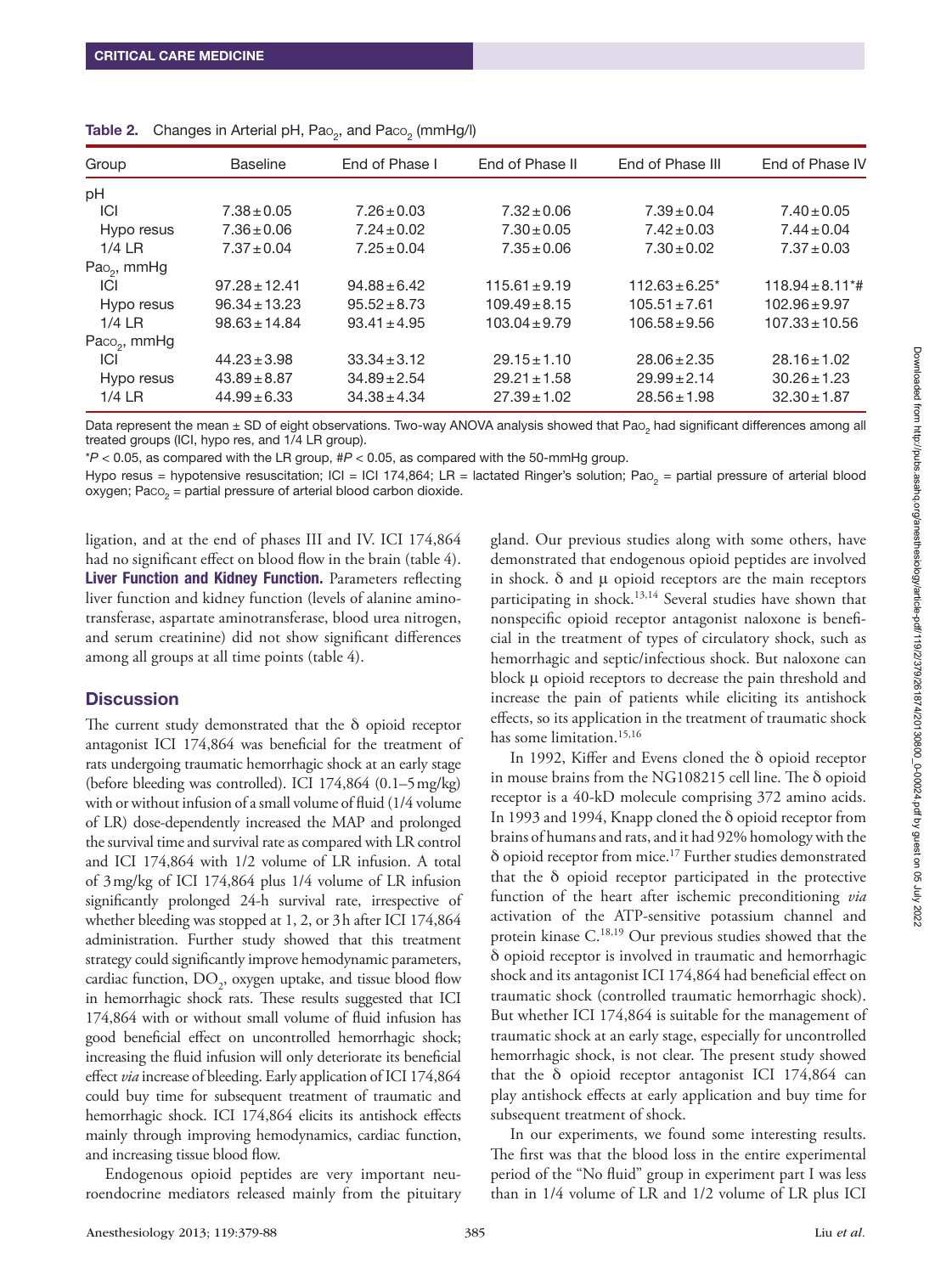|                                                             | <b>Baseline</b>     | Phase I             | Phase III<br>Phase II |                                 | Phase IV             |
|-------------------------------------------------------------|---------------------|---------------------|-----------------------|---------------------------------|----------------------|
| CO, ml/min                                                  |                     |                     |                       |                                 |                      |
| ICI                                                         | $102.38 \pm 13.81$  | $36.04 \pm 14.53$   | $45.37 \pm 3.83$      | $56.24 \pm 5.27$ <sup>*</sup> # | $61.71 \pm 6.53$ **# |
| Hypo resus                                                  | $100.82 \pm 21.12$  | $42.14 \pm 10.63$   | $41.21 \pm 3.18$      | $44.57 \pm 2.15$                | $49.59 \pm 2.80$     |
| $1/4$ LR                                                    | $105.81 \pm 28.93$  | $34.12 \pm 7.09$    | $48.48 \pm 3.13$      | $44.52 \pm 2.65$                | $41.08 \pm 3.27$     |
| CI, $ml·min-1·m-2$                                          |                     |                     |                       |                                 |                      |
| ICI                                                         | $2.50 \pm 0.21$     | $0.80 \pm 0.26$     | $1.38 \pm 0.29$       | $1.57 \pm 0.13$                 | $1.89 \pm 0.21$ *    |
| Hypo resus                                                  | $2.53 \pm 0.47$     | $0.98 \pm 0.15$     | $1.30 \pm 0.20$       | $1.43 \pm 0.20$                 | $1.56 \pm 0.17$      |
| $1/4$ LR                                                    | $2.58 \pm 0.53$     | $0.75 \pm 0.04$     | $1.49 \pm 0.22$       | $1.47 \pm 0.21$                 | $1.49 \pm 0.29$      |
| SI, ml $\cdot$ stroke <sup>-1</sup> $\cdot$ m <sup>-2</sup> |                     |                     |                       |                                 |                      |
| ICI                                                         | $0.5443 \pm 0.0313$ | $0.1343 \pm 0.0273$ | $0.4654 \pm 0.0112$   | $0.5612 \pm 0.0214$             | $0.5810 \pm 0.0514*$ |
| Hypo resus                                                  | $0.5343 \pm 0.1143$ | $0.1643 \pm 0.0593$ | $0.3990 \pm 0.0179$   | $0.4231 \pm 0.0214$             | $0.4950 \pm 0.0167$  |
| $1/4$ LR                                                    | $0.5543 \pm 0.1343$ | $0.1243 \pm 0.0595$ | $0.4620 \pm 0.0376$   | $0.4032 \pm 0.0214$             | $0.3862 \pm 0.0318$  |
| $DO2$ , ml·min <sup>-1</sup> ·m <sup>-2</sup>               |                     |                     |                       |                                 |                      |
| ICI                                                         | $306.99 \pm 40.83$  | $93.80 \pm 20.10$   | $170.12 \pm 18.00$    | $202.56 \pm 15.65$              | $228.99 \pm 18.97$   |
| Hypo resus                                                  | $376.69 \pm 96.50$  | $112.29 \pm 11.13$  | $149.10 \pm 11.70$    | $168.52 \pm 22.13$              | $198.12 \pm 24.81$   |
| $1/4$ LR                                                    | $367.67 \pm 86.09$  | $78.48 \pm 3.46$    | $154.24 \pm 11.97$    | $174.25 \pm 16.56$              | $194.22 \pm 21.62$   |
| $VO2$ , ml·min <sup>-1</sup> ·m <sup>-2</sup>               |                     |                     |                       |                                 |                      |
| ICI                                                         | $160.86 \pm 36.32$  | $51.19 \pm 4.27$    | $113.31 \pm 15.76$    | $128.53 \pm 14.27$ *            | $136.80 \pm 15.24^*$ |
| Hypo resus                                                  | $163.05 \pm 47.63$  | $61.09 \pm 3.57$    | $102.81 \pm 11.83$    | $118.56 \pm 16.53$              | $123.07 \pm 17.40$   |
| $1/4$ LR                                                    | $177.26 \pm 53.01$  | $46.38 \pm 13.16$   | $90.49 \pm 14.29$     | $99.85 \pm 9.65$                | $106.60 \pm 10.27$   |

Table 3. Effects of ICI 174,864 on Cardiac Function, Oxygen Delivery, and Oxygen Consumption after Uncontrolled Hemorrhagic Shock

Data represent the mean  $\pm$  SD of eight observations. Two-way ANOVA analysis showed that CO, CI, SI, and VO<sub>2</sub> had significant differences among all treated groups (ICI, hypo resus, and 1/4 LR group).

\**P* < 0.05, \*\**P* < 0.01, as compared with the LR group, #*P* < 0.05, as compared with the 50-mmHg group.

 $CI =$  cardiac index;  $CO =$  cardiac output;  $DO<sub>2</sub> =$  oxygen delivery; Hypo resus = hypotensive resuscitation (50 mmHg) group;  $ICI = ICI$ 174,864, delta-opioid receptor antagonist; LR = lactated Ringer's solution; SI = stroke index; VO<sub>2</sub> = oxygen consumption.

174,864 group. In fact, the MAP of the "No fluid" group was higher. The reason was not because of the difference of severity in hemorrhagic shock among groups, nor because of ICI 174,864 having no hemodynamic effect that limits the bleeding. It is because ICI 174,864 has some content of vasoconstrictor effect and hemostatic effect. In "No fluid" group, ICI 174,864 may prevent and reduce the bleeding from the transected spleen and splenic artery by vasoconstriction and hemostatic effects, whereas in volume expansion groups (1/4vol of LR and 1/2vol of LR group), although the vasoconstriction and hemostatic effect of ICI 174,864 still remains, the volume expansion and hemodilution caused by fluid infusion may increase the bleeding of transected spleen and splenic artery. In addition, fluid expansion might interfere with the coagulation and hemostatic effect, which may be another reason that caused more blood loss in 1/4 volume of LR and 1/2 volume of LR group than in no fluid group. Of course, if ICI 174,864 has hemostatic effect and fluid expansion can interfere with the coagulation and hemostatic effect, it needs further investigation for confirmation. The second interesting result we found was that ICI 174,864 in the range of 0.1–3mg/kg dose-dependently increased the MAP in rats with or without infusion of a small volume of LR. But MAP in the group of ICI 174,864 at 5mg/kg with 1/4 volume of LR infusion was lower than in ICI 174,864 at 3mg/kg with 1/4 volume of LR. There may

be two reasons: the first reason is that ICI 174,864 may be its own effective dose range, and more than the maximal effective dose may produce side effects, which can alleviate the beneficial effect. The second reason may be that opioid peptides have very complex effects in cardiovascular system, central nervous system, and immune system.20–22 Different dosages of their antagonists may produce different effects, even an opposing effect. The precise reason, however, needs further investigation.

The third interesting result was that ICI 174,864 significantly increased the blood flow of liver and kidney, whereas the increase of  $DO<sub>2</sub>$  and cardiac index was not coincident with the increase of blood flow of liver and kidney. We carefully looked at the changes of cardiac index and  $\mathrm{DO}_2^{}$ , actually, the cardiac index and  $\mathrm{DO}_2$  were also increased after ICI 174,864, just not as obviously as the increase of liver and kidney blood flow. On the basis of this question, we read some references. Indeed, some studies showed that endogenous opioid peptides have very complex effect on cardiovascular system—even the same opioid peptide may have different effects in different blood vessels.

The mechanism that ICI 174,864 increases blood pressure and improves the hemodynamics may be *via* two pathways: one is that ICI 174,864 directly acts on peripheral δ opioid receptors in cardiovascular system and the other is that ICI 174,864 activates the sympathetic system *via*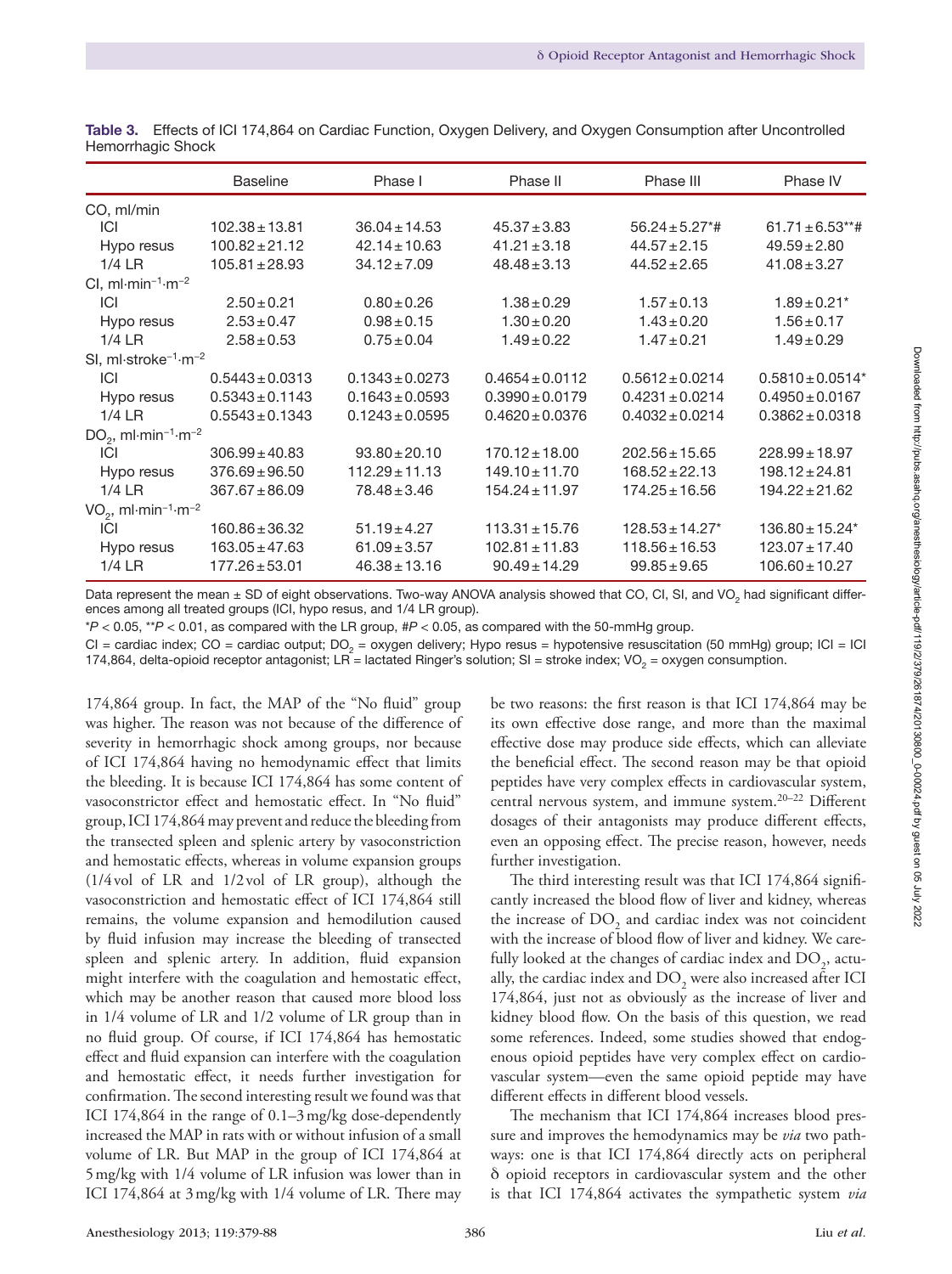|                             | <b>Baseline</b>    | Phase I            | Phase II                | Phase III                        | Phase IV                         |
|-----------------------------|--------------------|--------------------|-------------------------|----------------------------------|----------------------------------|
| Blood flow of liver, U/min  |                    |                    |                         |                                  |                                  |
| ICI                         | $283.64 \pm 14.22$ | $195.25 \pm 13.98$ | $266.37 \pm 44.75$ **## | $276.59 \pm 32.15***$ ##         | $268.59 \pm 26.17**$ ##          |
| Hypo resus                  | $282.45 \pm 13.61$ | $184.59 \pm 11.73$ | $183.11 \pm 16.23$      | $198.56 \pm 15.65^*$             | $201.98 \pm 22.17$ *             |
| $1/4$ LR                    | $281.80 \pm 14.32$ | $191.29 \pm 16.51$ | $120.18 \pm 19.59$      | $145.27 \pm 14.26$               | $165.65 \pm 26.45$               |
| Blood flow of kidney, U/min |                    |                    |                         |                                  |                                  |
| ICI                         | $278.50 \pm 12.34$ | $102.99 \pm 11.27$ | $162.90 \pm 22.70$ **## | $176.53 \pm 16.52***$ ##         | $186.34 \pm 19.46**$ ##          |
| Hypo resus                  | $280.63 \pm 45.51$ | $93.11 \pm 7.55$   | $95.89 \pm 13.67$       | $120.56 \pm 12.32$               | $132.42 \pm 13.80$               |
| $1/4$ LR                    | $280.49 \pm 9.90$  | $100.46 \pm 9.87$  | $98.13 \pm 14.78$       | $112.35 \pm 10.24$               | $126.14 \pm 14.58$               |
| Blood flow of brain, U/min  |                    |                    |                         |                                  |                                  |
| ICI                         | $124.09 \pm 8.08$  | $26.68 \pm 1.35$   | $117.93 \pm 9.56^*$     | $136.26 \pm 8.56$ <sup>*</sup> # | $119.10 \pm 7.73$ <sup>*</sup> # |
| Hypo resus                  | $123.65 \pm 4.43$  | $26.16 \pm 1.04$   | $106.52 \pm 15.06$      | $112.56 \pm 5.24$                | $98.74 \pm 7.81$                 |
| $1/4$ LR                    | $124.63 \pm 11.98$ | $26.03 \pm 3.07$   | $88.39 \pm 10.23$       | $98.65 \pm 5.65$                 | $79.45 \pm 9.29$                 |
| AST, U/I                    |                    |                    |                         |                                  |                                  |
| ICI                         | $150.41 \pm 18.67$ | $88.90 \pm 2.85$   | $222.81 \pm 21.44$      | $289.57 \pm 19.57$               | $342.64 \pm 21.65$               |
| Hypo resus                  | $155.41 \pm 9.28$  | $88.37 \pm 2.33$   | $190.84 \pm 21.81$      | $266.53 \pm 18.56$               | $364.91 \pm 14.57$               |
| $1/4$ LR                    | $146.44 \pm 10.35$ | $88.82 \pm 1.61$   | $206.64 \pm 17.54$      | $305.27 \pm 14.25$               | $379.48 \pm 10.27$               |
| ALT, U/I                    |                    |                    |                         |                                  |                                  |
| ICI                         | $30.47 \pm 5.91$   | $33.60 \pm 4.65$   | $50.66 \pm 3.40$        | $90.26 \pm 5.65$ *               | $110.55 \pm 7.06$                |
| Hypo resus                  | $33.63 \pm 4.40$   | $34.54 \pm 1.87$   | $37.63 \pm 3.03$        | $89.56 \pm 4.87$                 | $104.53 \pm 6.91$                |
| $1/4$ LR                    | $33.71 \pm 4.98$   | $34.19 \pm 1.47$   | $42.72 \pm 3.25$        | $104.23 \pm 9.35$                | $110.73 \pm 8.70$                |
| BUN, MM                     |                    |                    |                         |                                  |                                  |
| ICI                         | $6.14 \pm 1.06$    | $8.63 \pm 1.19$    | $12.83 \pm 1.02$        | $11.98 \pm 2.35$                 | $12.49 \pm 1.86$                 |
| Hypo resus                  | $6.13 \pm 0.84$    | $9.23 \pm 0.84$    | $11.47 \pm 1.14$        | $10.99 \pm 1.52$                 | $10.47 \pm 1.64$                 |
| $1/4$ LR                    | $6.17 \pm 0.79$    | $8.47 \pm 0.56$    | $11.40 \pm 1.00$        | $12.65 \pm 1.05$                 | $11.99 \pm 1.55$                 |
| Src, mol/l                  |                    |                    |                         |                                  |                                  |
| ICI                         | $38.23 \pm 5.12$   | $74.92 \pm 8.18$   | $56.30 \pm 5.23$        | $62.53 \pm 5.25$                 | $57.58 \pm 5.61*$                |
| Hypo resus                  | $36.89 \pm 1.76$   | $81.19 \pm 6.79$   | $66.28 \pm 6.99$        | $69.21 \pm 4.57$                 | $55.39 \pm 5.65$                 |
| $1/4$ LR                    | $38.82 \pm 1.97$   | $75.42 \pm 7.30$   | $58.97 \pm 3.59$        | $69.52 \pm 5.81$                 | $74.80 \pm 5.81$                 |

Table 4. Effects of ICI 174,864 on Blood Flow in the Liver, Kidney, and Brain and Their Function after Hemorrhagic Shock

Data represent the mean ± SD of eight observations. Two-way ANOVA analysis showed that the blood flow in liver, kidney, and brain had significant differences among all treated groups (ICI, hypo res, and 1/4 LR group).

\**P* < 0.05, \*\**P* < 0.01, as compared with the LR group, #*P* < 0.05, ##*P* < 0.01, as compared with the 50-mmHg group.

ALT = alanine aminotransferase; AST = aspartate aminotransferase; BUN = blood urea nitrogen; Hypo resus = hypotensive resuscitation (50 mmHg) group; ICI = ICI 174,864, delta-opioid receptor antagonist; LR = lactated Ringer's solution; Scr = serum creatinine.

central or peripheral mechanism. In addition, some studies showed that inhibition of opioid receptors can increase the release of noradrenaline from postganglionic noradrenergic nerve endings innervating the vasculature. Opioid peptides are costored with noradrenaline in sympathetic nerves. $23-26$ 

Basic and clinical research has shown that before uncontrolled hemorrhagic shock can be controlled, permissive hypotensive resuscitation is required.27–29 Wang *et al.* found that bleeding rate and mortality was higher in rabbits undergoing 90-mmHg resuscitation, than rabbits undergoing 50- and 70-mmHg resuscitation before hemostasis while suffering uncontrolled hemorrhagic shock. We previously found that a too-low (40 mmHg) or too-high (>80 mmHg) resuscitation pressure during uncontrolled hemorrhagic shock should be avoided. The ideal target MAP for uncontrolled hemorrhagic shock in rats was 50–60 mmHg.<sup>3,30</sup> Hence, the resuscitation pressure of the hypotensive resuscitation group selected in the current study was 50 mmHg. But hypotension duration is not allowed for too long. Ninety minutes was the

maximal tolerance limit of hypotensive resuscitation.3 So in the current study, the blood loss and fluid requirement in hypotensive resuscitation group was higher than that in ICI 174,864 and LR control groups over 2h.

The current study had limitations. First, this study was mainly limited to small and anesthetized animals (rats), and whether this effect of ICI 174,864 can be extrapolated to large animals and humans needs confirmation. Second, the parameters observed in the current study were hemodynamics, cardiac function, and blood flow, and whether ICI 174,864 and fluid expansion can affect the coagulation system, which influences the blood loss, is not known, this needs further investigation. Third, if ICI 174,864 decreases tissue blood flow in some circulation, then the precise mechanism of how ICI 174,864 exerts its antishock effects also needs further study.

## **Conclusion**

The δ opioid receptor antagonist ICI 174,864 with or without a small volume of fluid infusion is suitable for the early